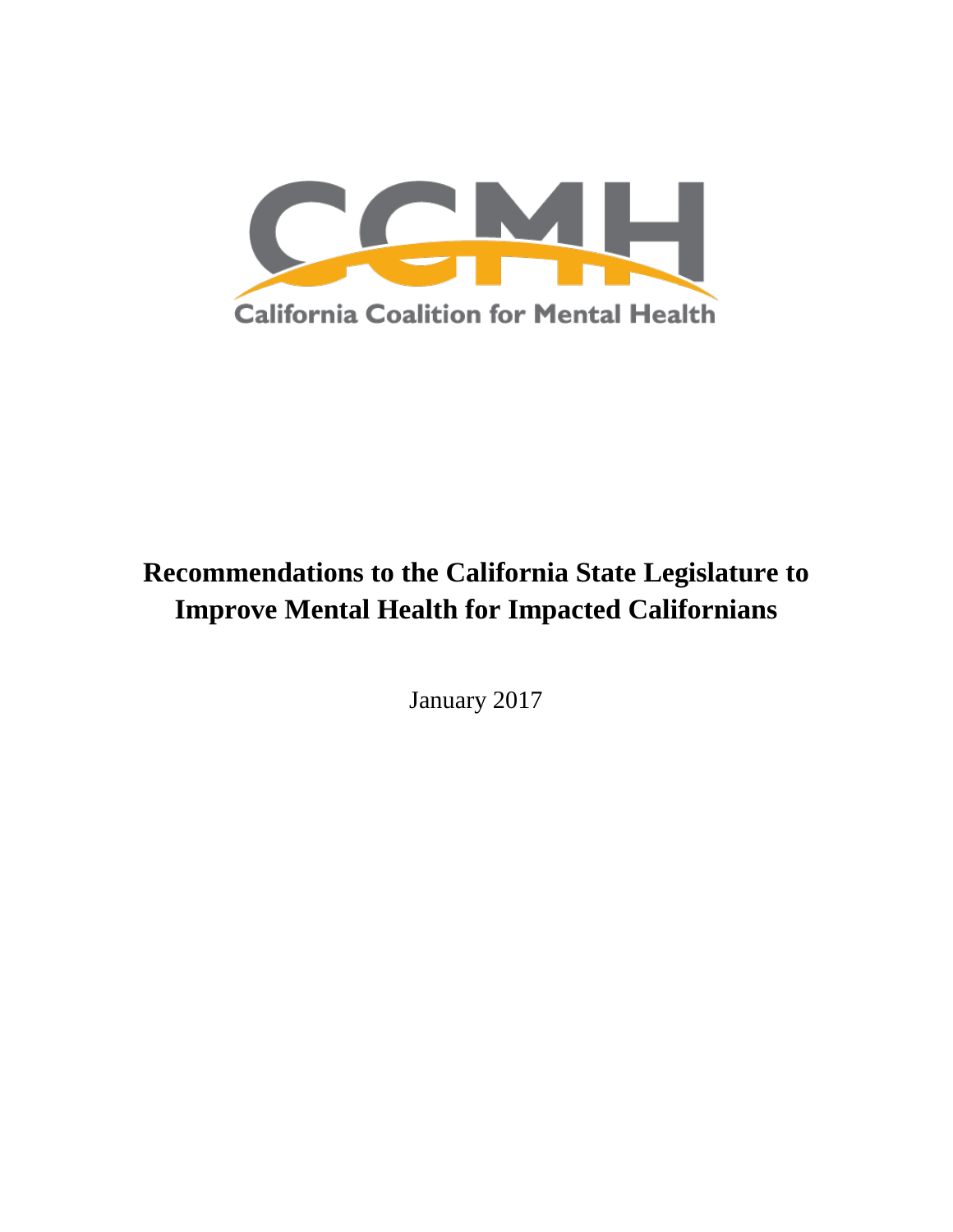#### **Introduction**

The California Coalition for Mental Health (CCMH) provides a unified voice for statewide advocacy to improve the delivery of mental health care in California. Our members include family and consumer organizations, nonprofit service providers, clinicians, professional associations, hospitals, advocacy organizations, and others seeking to improve mental health services. Our current foci include parity, criminal justice, and housing, which are reflected in our recommendations below.

California has made significant strides to improve mental health care in recent years, including rigorous implementation of the Affordable Care Act and expansions to health benefits that include mental health treatment. CCMH's primary priority is to ensure that gains in mental health services are not lost due to repeal of federal healthcare reforms (more information forthcoming). However, this whitepaper focuses on efforts we can make to continue California's advancements in the provision of mental health care. CCMH has identified three priority areas that we urge legislators to address:

- 1. Expanding Network Adequacy for Mental Health Services through Workforce Development;
- 2. Reducing Incarceration of People Living with Mental Illness Through Pretrial Reform and Investment in Community Resources; and
- 3. Increasing Access to Supportive and Affordable Housing.

Our recommendations are a product of unanimous approval from the multitude of organizations that comprise CCMH and are based on evidence for effectiveness and cost-efficiency.

## **Expanding Network Adequacy for Mental Health Services through Workforce Development and Diversification**

It is widely recognized that California, and the rest of the country, is experiencing a workforce shortage in the mental health care field. This workforce shortage has a negative impact on timely access to care, quality of care, and the ability to provide a robust variety of services to meet individualized needs. In fact, Congress has called it a "workforce crisis."[1](#page-1-0) The need for an educated and seasoned workforce stems not only from demand, but high turnover rates, a shortage of professionals, aging workers, and low compensation.<sup>[2](#page-1-1)</sup> Adding to the problem is the increased demand for behavioral health care services due to the Mental Health Parity and

<span id="page-1-0"></span> <sup>1</sup> Substance Abuse & Mental Health Servs. Admin., *Building the Behavioral Health Workforce*. 22 SAMHSA NEWS vol. 22 (2014), *available at*

http://www.samhsa.gov/samhsaNewsLetter/Volume\_22\_Number\_4/building\_the\_behavioral\_he alth\_workforce.

<span id="page-1-1"></span><sup>&</sup>lt;sup>2</sup> SUBSTANCE ABUSE  $\&$  MENTAL HEALTH SERVS. ADMIN., REPORT TO CONGRESS ON THE NATION'S SUBSTANCE ABUSE AND MENTAL HEALTH WORKFORCE ISSUES 4 (2013).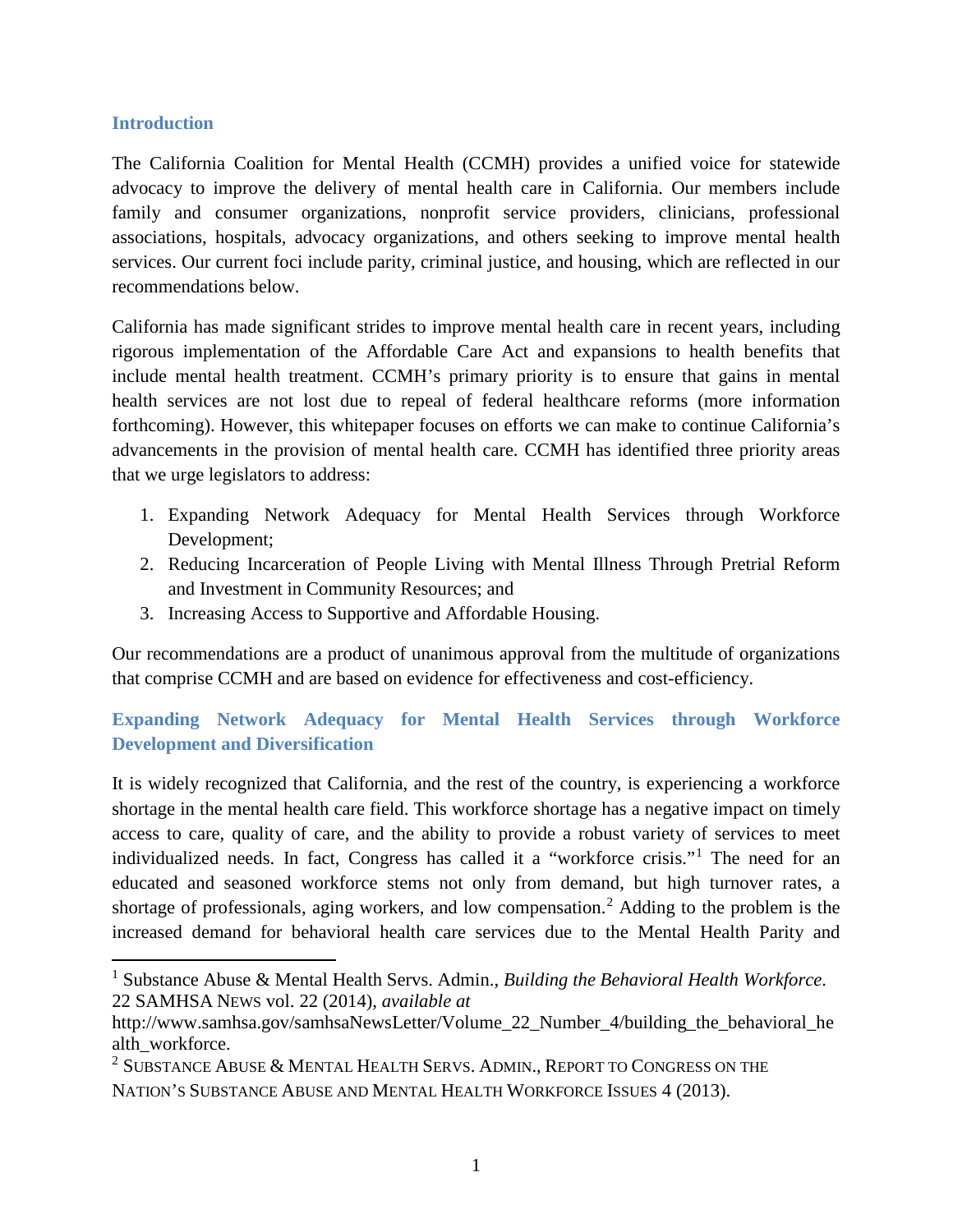Addiction Equity Act, the Affordable Care Act, new federal managed care regulations requiring higher standards for network adequacy, and in California, the soon to be implemented Drug Medi-Cal Organized Delivery System.

These on-going pressures require that we focus our attention on growing, retaining and fully utilizing the traditional workforce of licensed professionals as well as fully utilizing non-licensed rehabilitation professionals and peer support specialists. A more robust and strategic use of rehabilitation professionals, community health workers (including promotoras, cultural brokers, and health navigators), and peer support specialists would allow for a re-distribution of work load so licensed professionals can provide those services which require a license or specialized skill and non-licensed professionals/practitioners can provide the full array of services that do not require a license. The full inclusion of rehabilitation practitioners, community health workers, and peer support specialists also has the added benefit of diversifying the workforce to meet the cultural and linguistic needs of the many ethnic communities residing in California.

# **CCMH recommends the following measures to improve network adequacy for mental health services:**

- 1. Continuing and expanding loan forgiveness and/or assumption programs;
- 2. Establishing reimbursement parity with similar health care professionals;
- 3. Creating a statewide certification of peer support specialists;
- 4. Recognizing a Certified Psychiatric Rehabilitation Practitioner (CPRP) credential;
- 5. Developing early career pipeline strategies;
- 6. Utilizing and funding community health workers;
- 7. Continuing successful MHSA funded workforce development efforts at the State and county level; and
- 8. Monitor, assess, and enforce efforts to improve network adequacy.

## **Reducing Incarceration of People Living with Mental Illness through Pretrial Reform and Investment in Community Resources**

Incarceration is often the worst option for people living with mental illness, yet 64 percent of people in jail and 56 percent of people in state prison nationwide have a mental health problem.<sup>[3](#page-2-0)</sup> Incarceration can make mental health conditions worse, and in some cases people may develop mental health problems while in custody.<sup>[4](#page-2-1)</sup> People with mental health disorders are at greater risk of physical and sexual victimization during custody.[5](#page-2-2) In addition, there is an over-representation

<span id="page-2-0"></span> <sup>3</sup> DORIS J.JAMES & LAUREN E. GLAZE, U.S. DEP'T OF JUSTICE, BUREAU OF JUSTICE STATISTICS, SPECIAL REPORT: MENTAL HEALTH PROBLEMS OF PRISON AND JAIL INMATES 1 (2006).

<span id="page-2-1"></span><sup>4</sup> Tonia L. Nicholls, Zina Lee, Raymond R. Corrado, and James R. P. Ogloff, *Women Inmates' Mental Health Needs: Evidence of the Validity of the Jail Screening Assessment Tool (JSAT)*, 3 INT'L J. FORENSIC MENTAL HEALTH 167, 168 (2004).

<span id="page-2-2"></span><sup>5</sup> *Id.*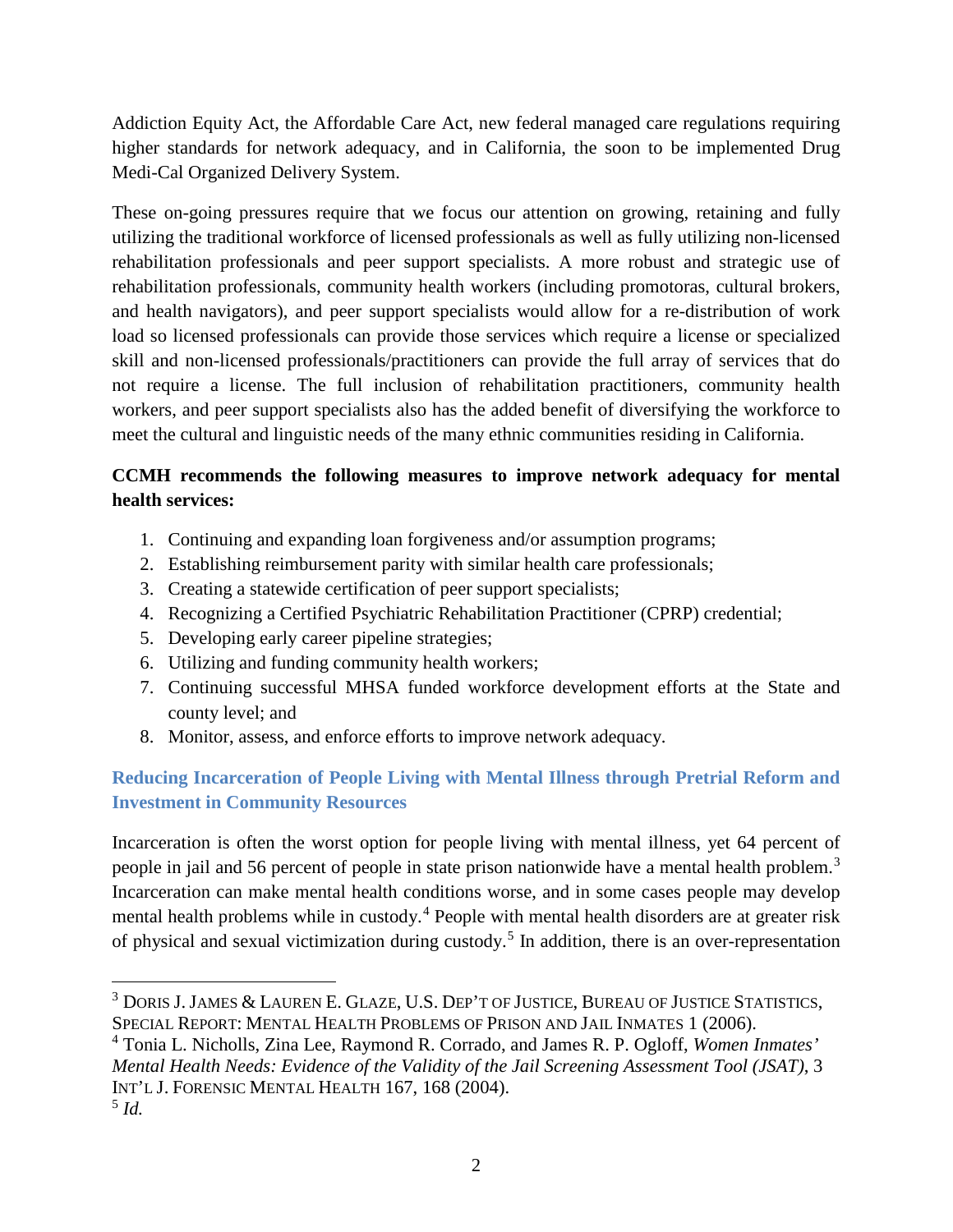of people of color in the criminal justice system, and this population is more likely to experience mental health disparities.<sup>[6](#page-3-1)</sup> On top of all these human costs, the financial cost of detaining people with mental health conditions far surpasses costs for people who do not have mental health conditions or providing adequate community-based services.[7](#page-3-2)

<span id="page-3-0"></span>Our current bail and pretrial detention systems increase the amount of time people with mental health conditions spend in jail, in spite of evidence that diversion at the early stages of the criminal justice process produce better individual and public safety outcomes.<sup>[8](#page-3-3)</sup> People with mental health conditions are less likely to be able to afford bail, more likely to spend longer periods in pretrial detention, and more likely to receive a harsher sentence than those without a mental health condition.<sup>[9](#page-3-4)</sup> As a result, people with mental illness spend more time incarcerated simply because they do not have the resources to make bail. The high rate of pretrial detention for people with mental health conditions is particularly alarming given that half of all jail suicides occur within the first seven days of detention.<sup>[10](#page-3-5)</sup>

Reforming bail and increasing pretrial and pre-booking diversion into community services are crucial to better public safety and health outcomes. To safely divert people with mental health conditions away from the criminal justice system, we must make appropriate investments in the resources that will best serve them in the community (which is required under the U.S. Supreme Court's *Olmstead* decision).<sup>[11](#page-3-6)</sup> These include:

- Adequate training for first responders to address behavioral health crises;
- 24/7 mental health urgent care centers for drop-off, triage, and referral;
- Mobile crisis response and outreach teams (including teams led by mental health professionals, not law enforcement);
- Community-based substance use treatment;

<span id="page-3-1"></span> <sup>6</sup> Am. Psych. Ass'n., *Incarceration Nation*, 45 MONITOR PSYCH. 56 (2014), available at http://www.apa.org/monitor/2014/10/incarceration.aspx.

<span id="page-3-2"></span><sup>&</sup>lt;sup>7</sup> SARAH LIEBOWITZ, PETER J. ELIASBERG, IRA A. BURNIM,  $\&$  EMILY B. READ, ACLU S. Cal.  $\&$ BAZELON CTR. MENTAL HEALTH LAW, A WAY FORWARD: DIVERTING PEOPLE WITH MENTAL ILLNESS FROM INHUMANE AND EXPENSIVE JAILS INTO COMMUNITY-BASED TREATMENT THAT WORKS 8-9 (2014); E. FULLER TORREY, AARON D. KENNARD, DON ESLINGER, RICHARD LAMB, & JAMES PAVLE, MORE MENTALLY ILL PERSONS ARE IN JAILS AND PRISONS THAN HOSPITALS: A SURVEY OF THE STATES 9-10 (2010).

<span id="page-3-3"></span><sup>8</sup> LIEBOWITZ, ELIASBERG, BURNIM, & READ, *supra* note [7,](#page-3-0) at 6-10.

<span id="page-3-4"></span><sup>&</sup>lt;sup>9</sup> COUNCIL OF STATE GOV'TS JUSTICE CTR., IMPROVING OUTCOMES FOR PEOPLE WITH MENTAL ILLNESSES INVOLVED WITH NEW YORK CITY'S CRIMINAL COURT AND CORRECTION SYSTEMS 1 (2013); Pretrial Justice Inst., *Diversion of Mentally Ill from Jail* 4, *available at* 

https://www.pretrial.org/download/diversion/Diversion%20of%20Mentally%20Ill%20from%20J ail%20-%20PJI%20NACo%20Presentation%202009.pdf.

<span id="page-3-5"></span><sup>&</sup>lt;sup>10</sup> CHRISTOPHER J. MUMOLA, U.S. DEP'T OF JUSTICE, BUREAU OF JUSTICE STATISTICS, SUICIDE AND HOMICIDE IN STATE PRISONS AND LOCAL JAILS 8 (2005).

<span id="page-3-6"></span><sup>11</sup> *See Olmstead v. L.C.*, 527 U.S. 581 (1999).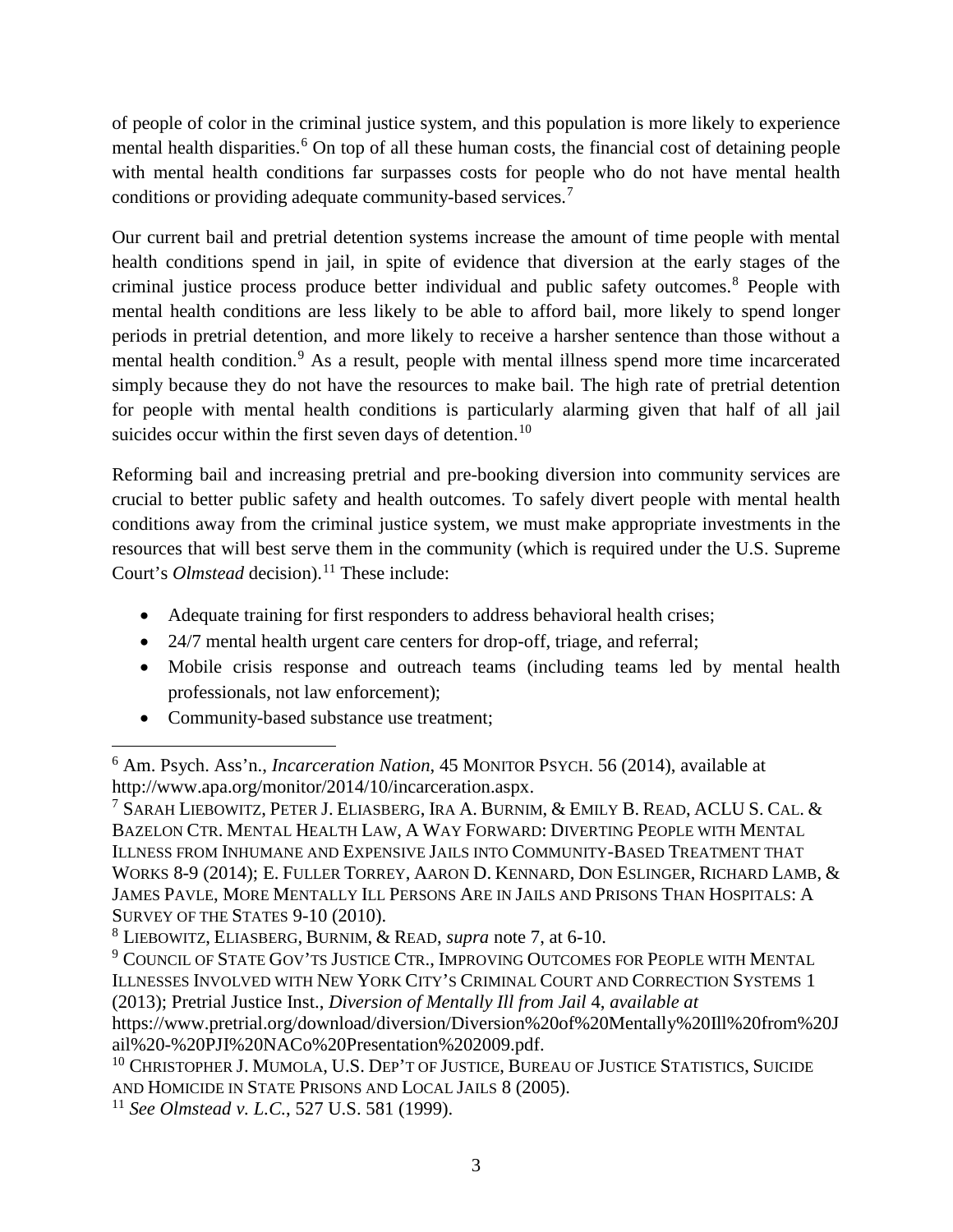- Supportive housing; and
- Assertive community treatment services.

These services must also engage cultural brokers from diverse communities of color and integrate community defined practices. While current funding streams (such as Medi-Cal, Public Safety Realignment, SB 82 and Mental Health Services Act funds) can be leveraged to support these services, further up-front infrastructure investments are critical to get these necessary programs off the ground.

### **CCMH recommends the following measures to reduce incarceration of people with mental illness:**

- 1. Reform bail and pretrial detention so individuals are not incarcerated solely due to lack of money and those with mental health conditions are quickly referred to community-based services;
- 2. Increase pretrial and pre-booking diversion options, including expanding eligibility for diversion programs for people with mental health conditions; and
- 3. Increase funding for needed community-based mental health services.

### **Increasing Access to Supportive and Affordable Housing**

Few would argue that acquiring safe, clean, supportive, affordable and accessible housing is a key component of any person's or family's recovery from mental health and/or substance use disorders. Also, there can be little doubt that California faces an affordable housing shortage of unprecedented severity. As if the magnitude of the demand for affordable housing weren't enough, the demise of local redevelopment agencies has further reduced the funding for construction and the ongoing operation of affordable housing. This, coupled with restrictive local zoning laws and onerous procedural hurdles that often add significant costs to projects and cause extensive delays in construction, further exacerbates the affordable housing shortage for those living with mental health and substance use disorders.

#### **CCMH recommends the following measures to ease the affordable housing shortage:**

- 1. Increase funding for the purpose of constructing a range of affordable housing options for those living with mental health and substance use disorders, including funding for voluntary supportive services;
- 2. Mandate modifications to local zoning laws and siting approval processes that reduce the financial burden on developers and speed up the process of securing the right to develop affordable housing in all communities; and
- 3. Require inclusive definitions in affordable housing eligibility requirements that take into account the special circumstances of persons living with mental health and substance use disorders, including the possibility of having a criminal record.